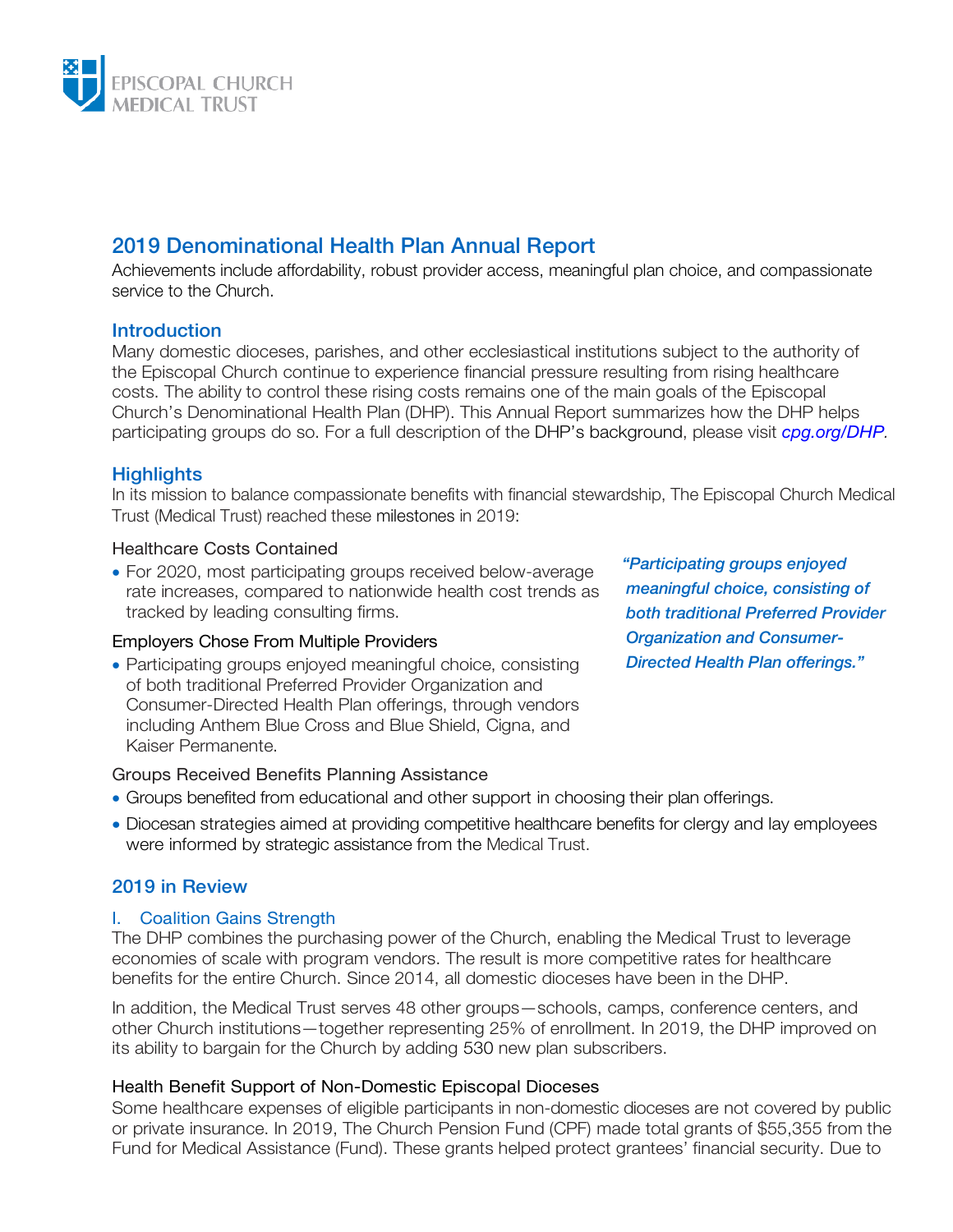CPF's ongoing outreach to eligible dioceses, more participants also now know about, and make use of, Fund benefits.

#### II. Commitment to Cost Containment Renewed

To provide competitive levels of health coverage at the lowest rates possible, the Medical Trust employs multiple approaches:

#### Cost Increases Below Norms

Holding the line on cost inflation:

From 2011 to 2019, U.S. employers' premiums increased by an average of 5.0% to 10.7% annually. Over the same period, the average increase to Medical Trust employer groups was 4.3% to 7.2%. For 2020, the Medical Trust delivered an average rate increase of 5.5% while providing broad provider network access. This compares to an average forecasted rate increase of 6.5% among U.S. employers. 1

| Medical Trust rates in comparison |                                         |
|-----------------------------------|-----------------------------------------|
| Employer type                     | Average rate increase<br>(2011 to 2019) |
| AII U.S.                          | 5.0% to 10.7%                           |
| Medical Trust groups              | 4.3% to 7.2%                            |

*"For 2020, the Medical Trust delivered an average rate increase of 5.5% while providing broad provider network access."* 

#### Improved Member Experience and Health Outcomes

To better members' experience and health outcomes, 2019 saw the successful rollout of enhanced care management programs from Anthem (Health Guide) and Cigna (One Guide). These programs provide the following resources:

- Enhanced service teams dedicated to helping patients manage their health conditions
- Proactive outreach to at-risk populations promoting engagement in case management
- An emphasis on medical management through medical necessity principles and clinical evidence, defined as follows:
	- ~ *Clinical appropriateness:* the type, frequency, extent, and duration of service is correct for the individual
	- ~ *Clinical effectiveness:* the treatment of illness, injury, disease, or symptom has been proven clinically sound
	- ~ *Cost effectiveness:* the treatment or service is not more expensive than an alternative treatment or service with equal therapeutic and diagnostic results

## Reduced Cost Disparity Among Dioceses

In keeping with the 2012 General Convention Resolution B026, the Medical Trust continued to work toward decreasing disparity in healthcare costs between the highest-priced and lowest-priced dioceses:

- Across diocesan rates for the same plans, 70% are within the average range of Medical Trust rates. In other words, they fall somewhere between 10% below to 10% above that average rate.
- Rates among 28% of dioceses fall 10% or more below the average Medical Trust rate for the same plans. In most cases, this larger difference is driven by the need to remain competitive with local market premiums in those dioceses.
- Rates among 2% of dioceses fall 10% or more above the average Medical Trust rate for the same plans. In most cases, this is driven by the claims history, geographic location, and demographic risk of those dioceses.